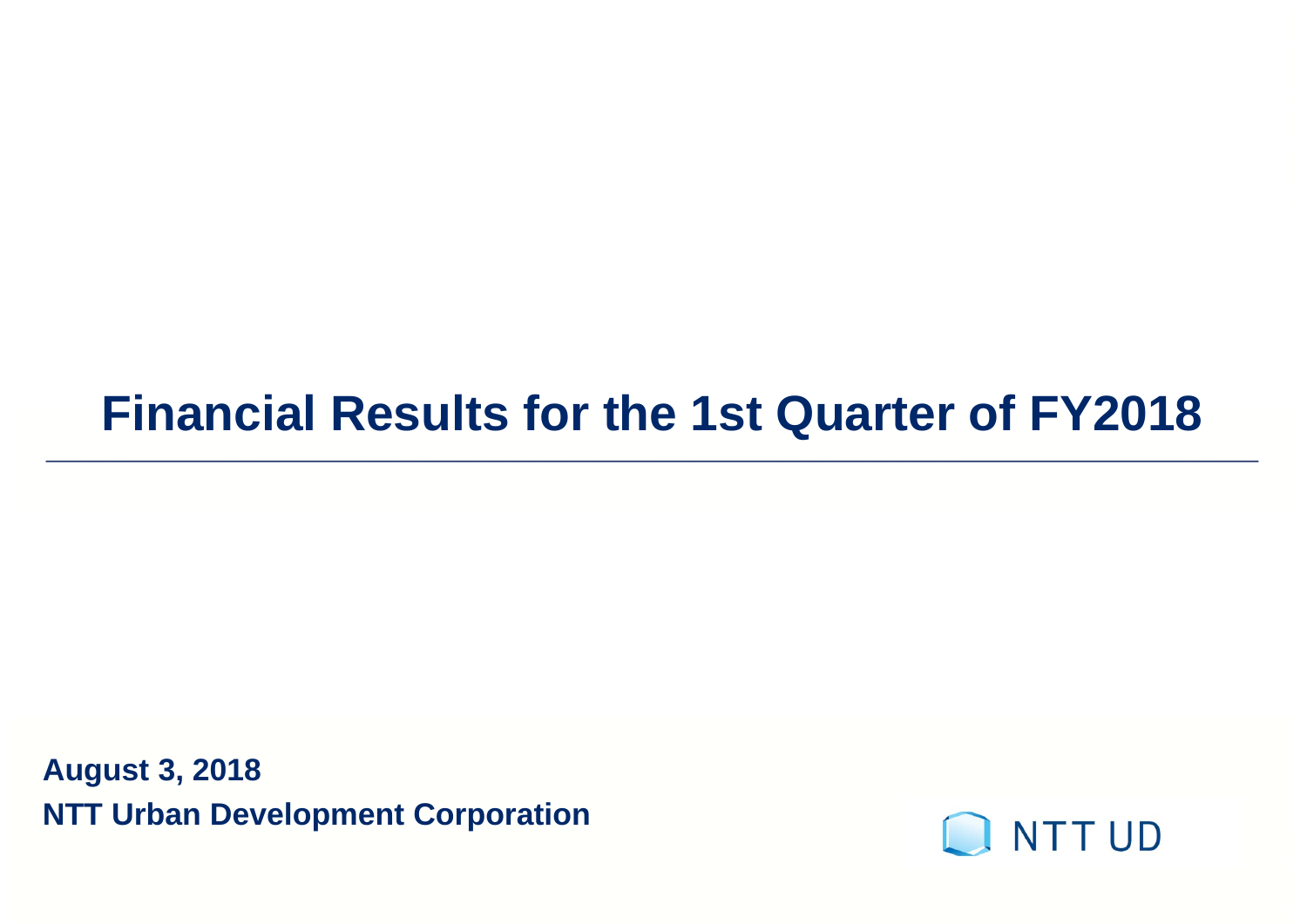### **Financial Results for the 1st Quarter of FY2018**



- $\bullet$  Revenue and income declined, mainly reflecting <sup>a</sup> decrease of units delivered attributable to the fact that there were no newly completed condominiums and <sup>a</sup> decrease in compensation revenue. Income and expenses are almost in line with assumptions in the annual forecasts.
- $\bullet$  We aim to achieve the annual forecasts by enhancing leasing in the Offices/Retail business and strengthening sales of condominiums in anticipation of newly completed properties. (Billion yen)

|                                                                   | <b>FY20171Q</b><br><b>Performance</b><br>(IFRS)<br>(i) | <b>FY20181Q</b><br><b>Performance</b><br>(IFRS)<br>(ii) | Change<br>$(ii) - (i)$ | <b>Forecasts</b><br><b>For FY2018</b><br>(IFRS)<br>(iii) | <b>Progress</b><br>(ii) / (iii) | (Reference)<br><b>FY20181Q</b><br><b>Performance</b><br>$*3$<br>(J GAAP) |
|-------------------------------------------------------------------|--------------------------------------------------------|---------------------------------------------------------|------------------------|----------------------------------------------------------|---------------------------------|--------------------------------------------------------------------------|
| <b>Operating revenue</b>                                          | ¥40.1B                                                 | ¥29.9B                                                  | (410.2B)               | ¥167.5B                                                  | 17.9%                           | ¥30.8B                                                                   |
| <base operating="" revenue=""/> <sup>2</sup>                      | $<$ ¥37.5B $>$                                         | $<$ ¥29.9B $>$                                          | $<$ (¥7.6B) >          | $<$ ¥167.5B $>$                                          | $<17.9\%$                       | $<$ ¥29.6B $>$                                                           |
| <b>Operating expenses</b>                                         | ¥27.8B                                                 | 421.5B                                                  | (46.3B)                |                                                          |                                 | 423.3B                                                                   |
| <b>Other Operating revenue</b><br>and Operating expenses,<br>etc. | 40.1B                                                  | 41.5B                                                   | $+41.3B$               |                                                          |                                 |                                                                          |
| <b>Operating income</b>                                           | ¥12.4B                                                 | ¥9.9B                                                   | (42.5B)                | ¥28.0B                                                   | 35.4%                           | 47.5B                                                                    |
| <base income="" operating=""/> <sup>2</sup>                       | $<$ ¥9.9B $>$                                          | $<$ ¥8.5B $>$                                           | $<$ (¥1.3B) $>$        | $<$ ¥29.6B $>$                                           | $<$ 28.9% $>$                   | $<$ ¥6.4B $>$                                                            |
| <b>Profit attributable to</b><br>owners of parent                 | 47.7B                                                  | ¥6.0B                                                   | (41.6B)                | ¥16.0B                                                   | 38.1%                           | 45.1B                                                                    |
| <b>Investments</b>                                                | ¥31.5B                                                 | ¥5.0B                                                   | $(*26.4B)$             | ¥68.0B                                                   | 7.4%                            | ¥4.9B                                                                    |

\*1 IFRS is adopted starting with FY2018. Figures for the first quarter of FY2017 were calculated based on IFRS

\*2 Excluding transient effects (Sales of property, Urban Redevelopment Compensation, Extraordinary income and loss in J GAAP)

\*3 Unaudited figures for reference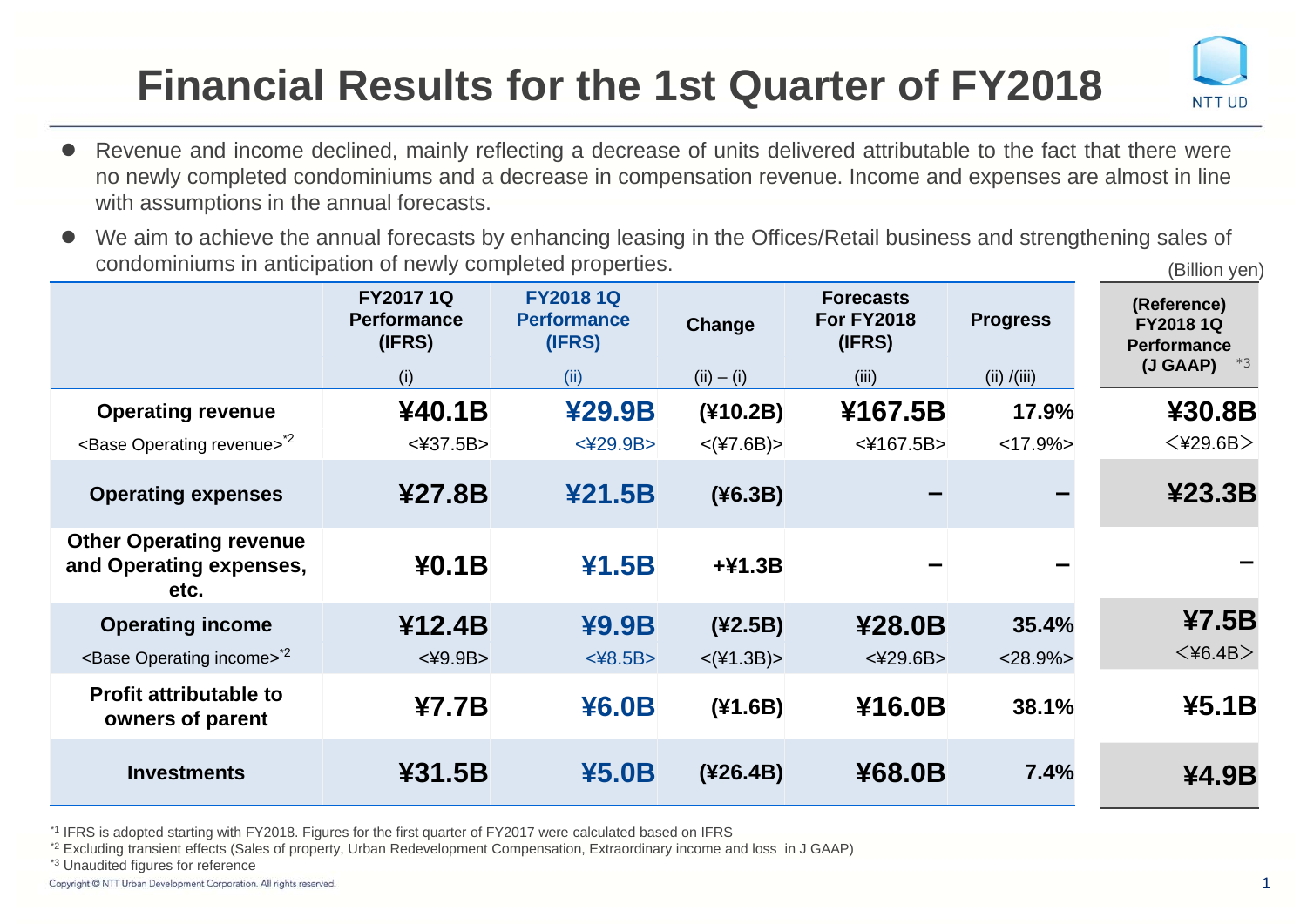### **Offices/Retail Business ・ Operating Revenue / Income**

 $\bullet$  Excluding transient impacts \*1 , the base businesses recorded an increase in both revenue and income due to an increase in rent income.



\*1 Performance for the 1st Quarter of FY2017 : Urban Redevelopment Compensation, Extraordinary income and loss in J GAAP

Performance for the 1st Quarter of FY2018 : Sales of property, Extraordinary income and loss in J GAAP

\*2 Unaudited figures for reference

Copyright @ NTT Urban Development Corporation. All rights reserved.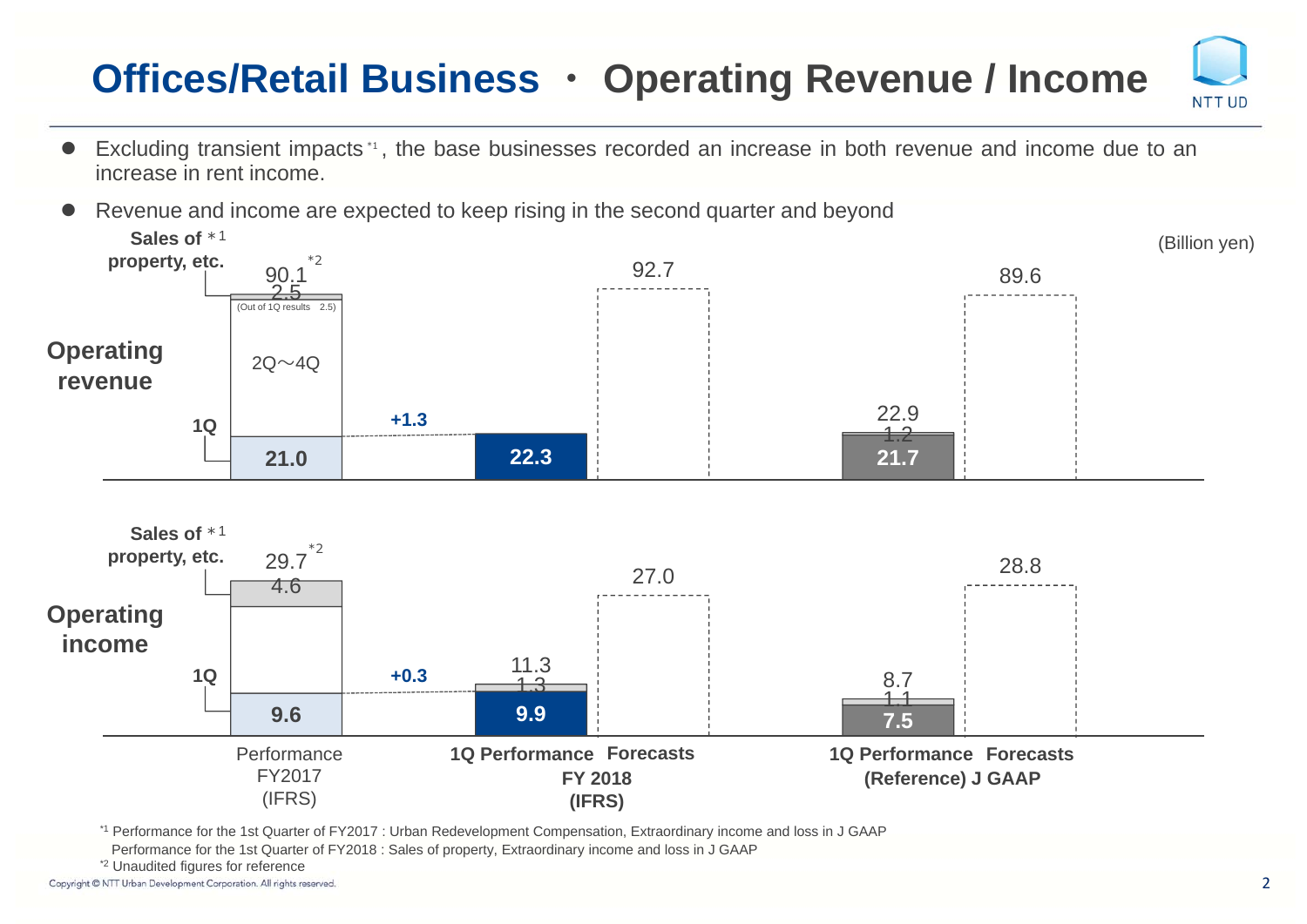#### **Offices/Retail Business ・ Factors**

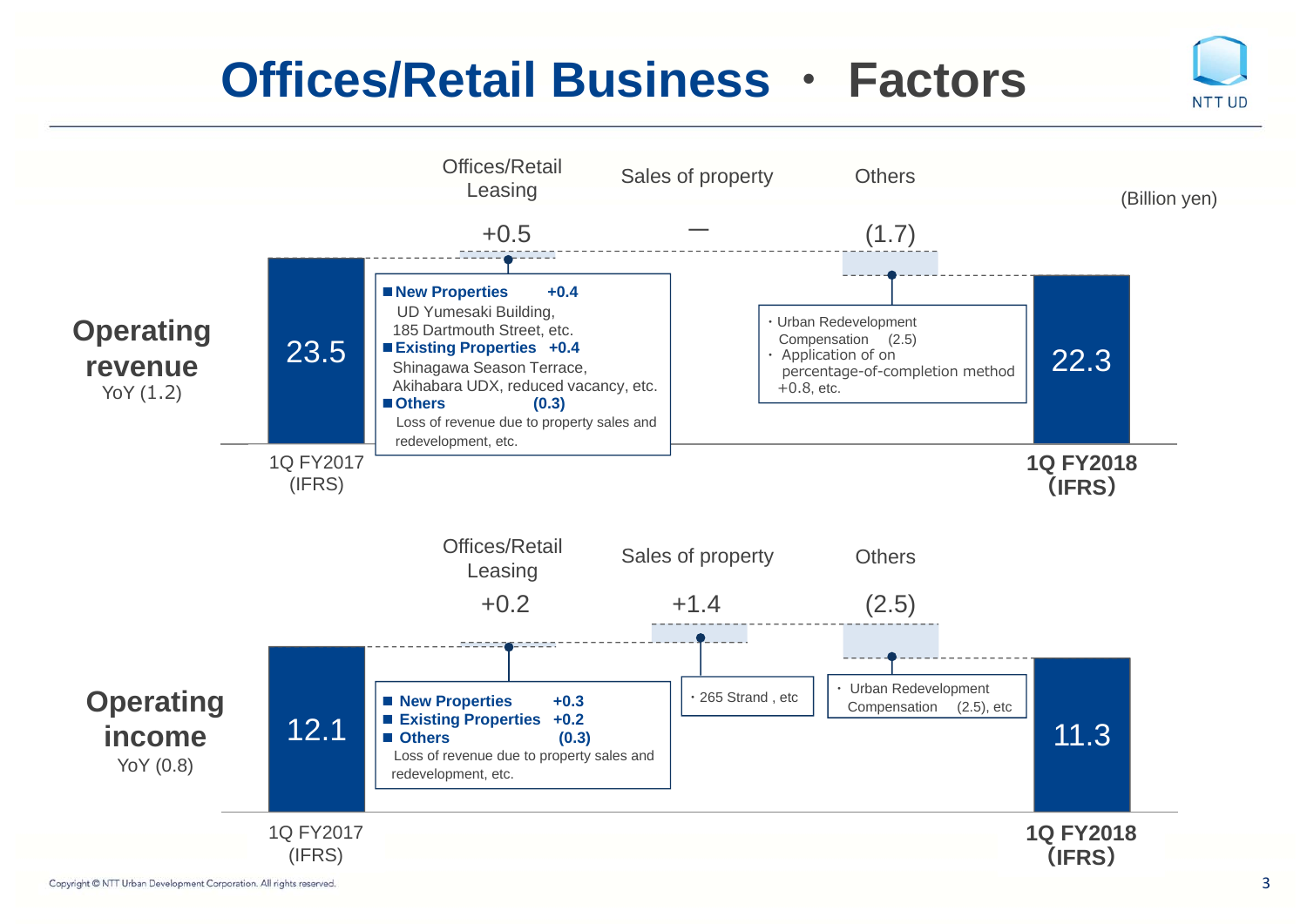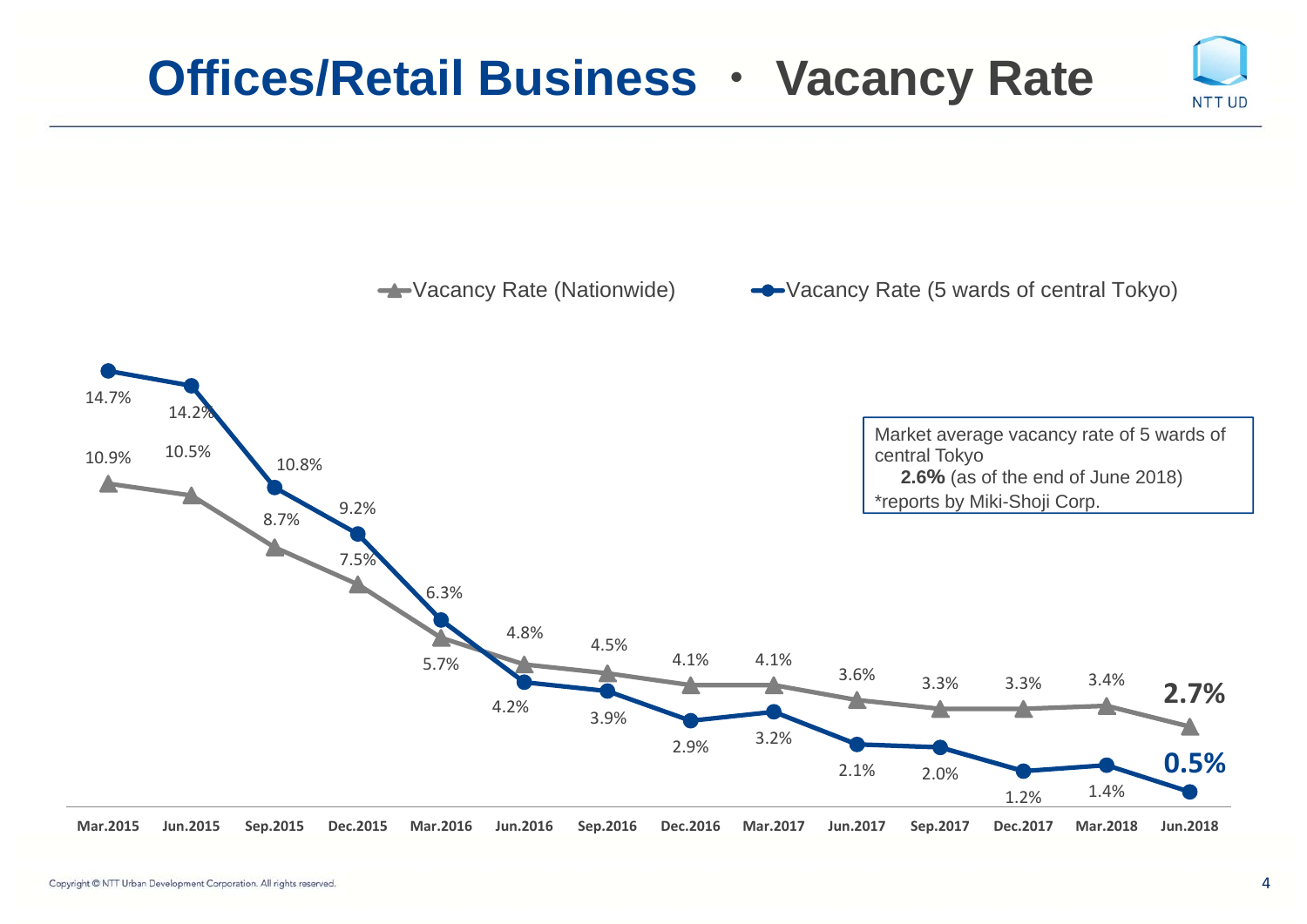#### **Residential Business ・ Operating Revenue / Income** NTT UD

- $\bullet$  Revenue and income decreased, mainly reflecting a decline in the number of units delivered attributable to the fact that there were no newly completed properties in the first quarter.
- $\bullet$  Revenue and income are forecast to rise by strengthening sales efforts in anticipation of newly completed properties in the second quarter and beyond. (Billion yen)



\* Unaudited figures for reference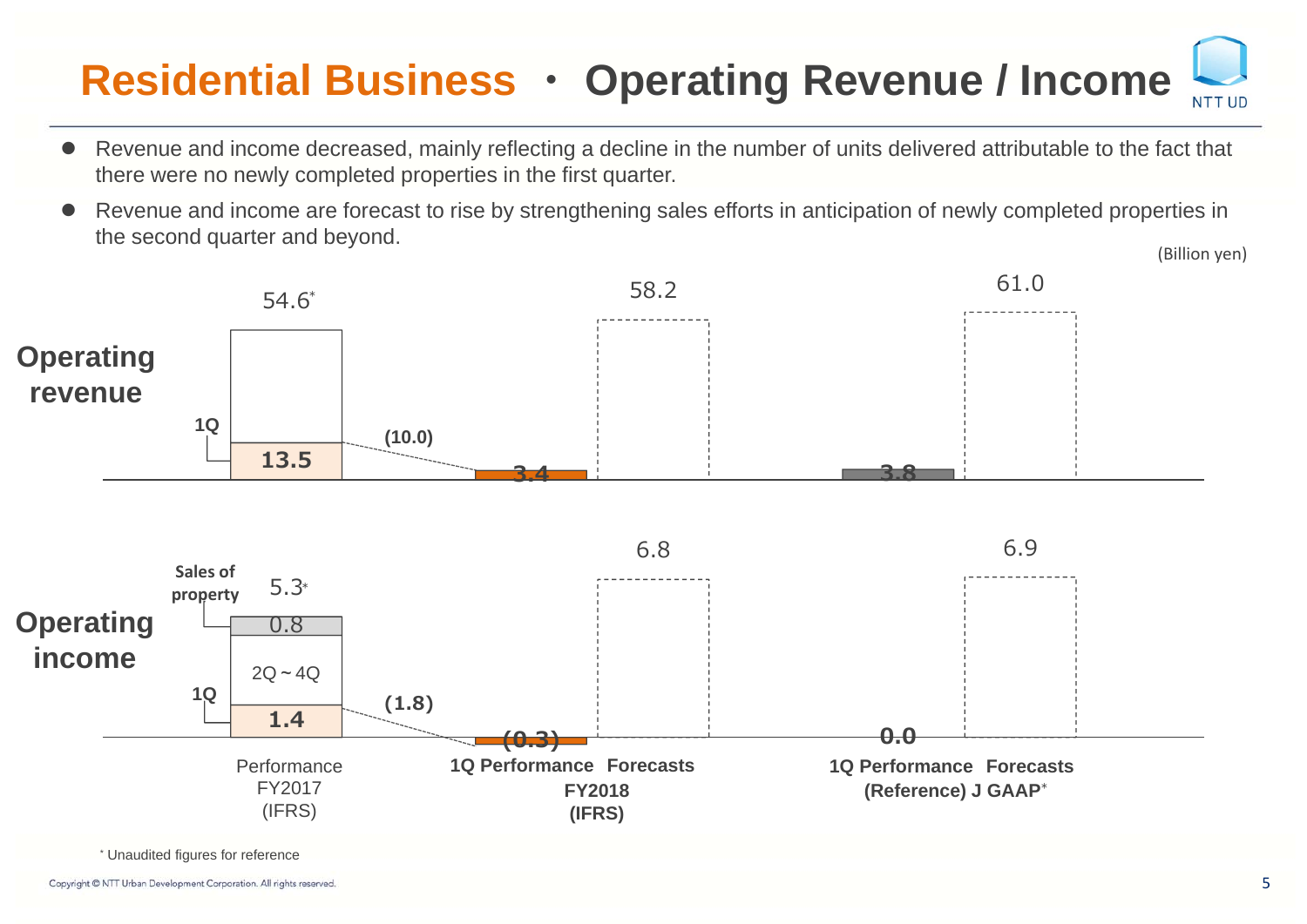#### **Residential Business・ Factors**

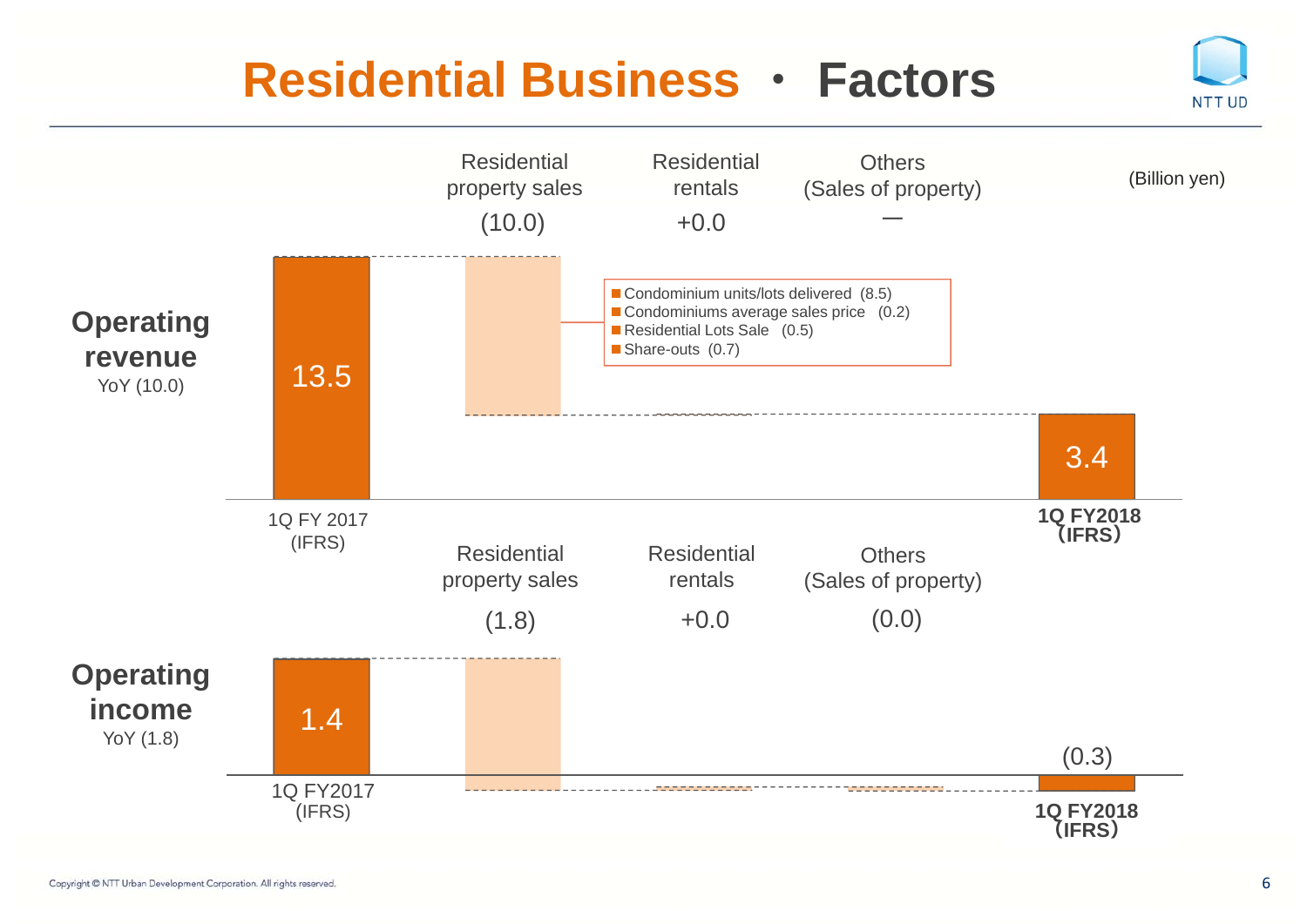### **Residential Business ・ Condominiums Units Sales**

- $\bullet$ Sales of condominiums expanded year on year in the first quarter.
- $\bullet$  We will improve the average price per unit by having the high-price properties which will complete the construction in the second quarter and beyond.



\*1 Excluding sales by share-outs

\*2 First quarter results for FY2016, FY2017. Refers the annual performance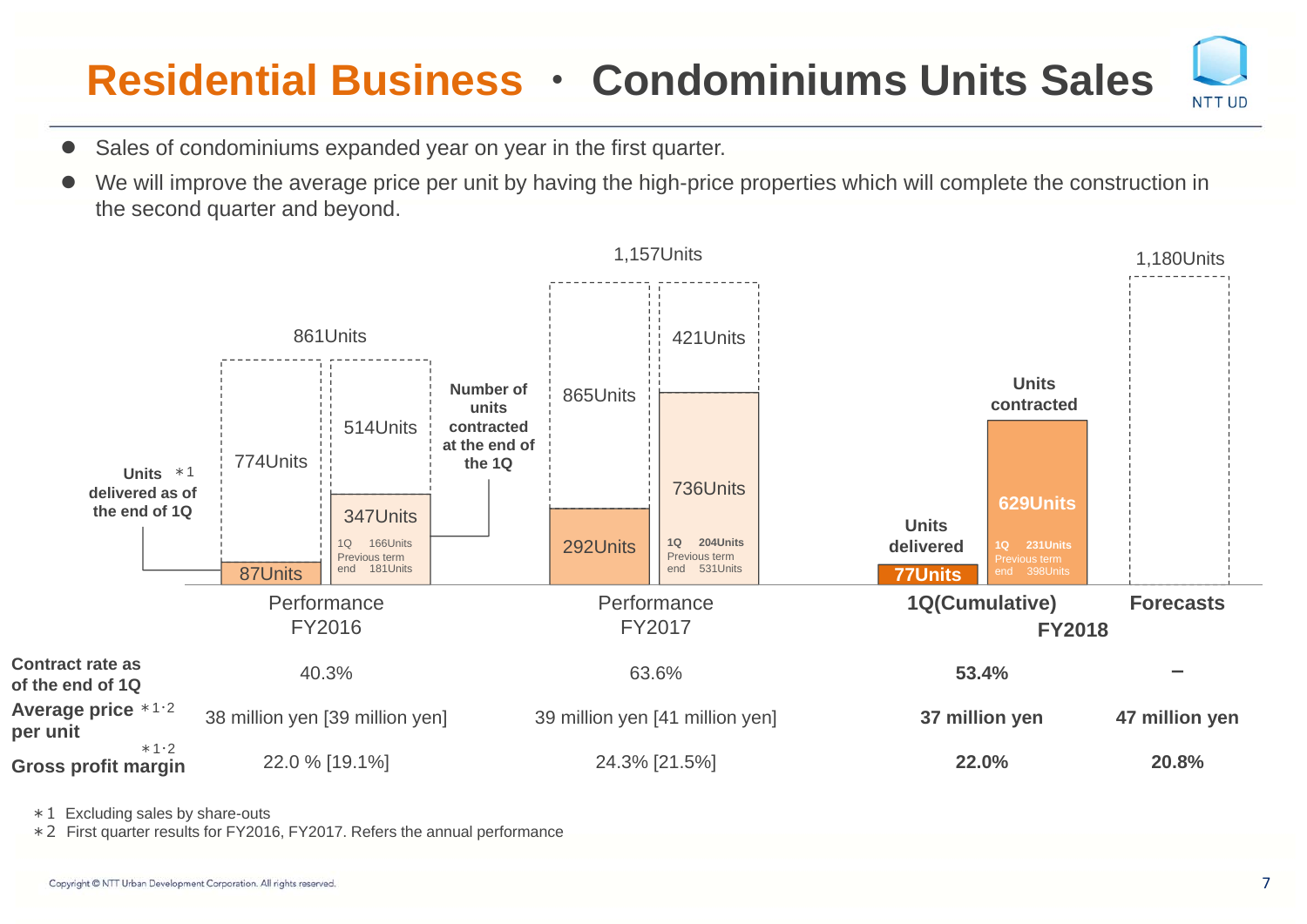# **Investments**



- $\bullet$  Investments were made primarily in the Urbannet Uchisaiwaicho Building\* and the hotel development project in Okinawa.
- $\bullet$ We will increase investments in mixed-use development and renewals over the second half.

(Billion yen)



\* Former name: Shimbashi 1-chome Project

Copyright @ NTT Urban Development Corporation. All rights reserved.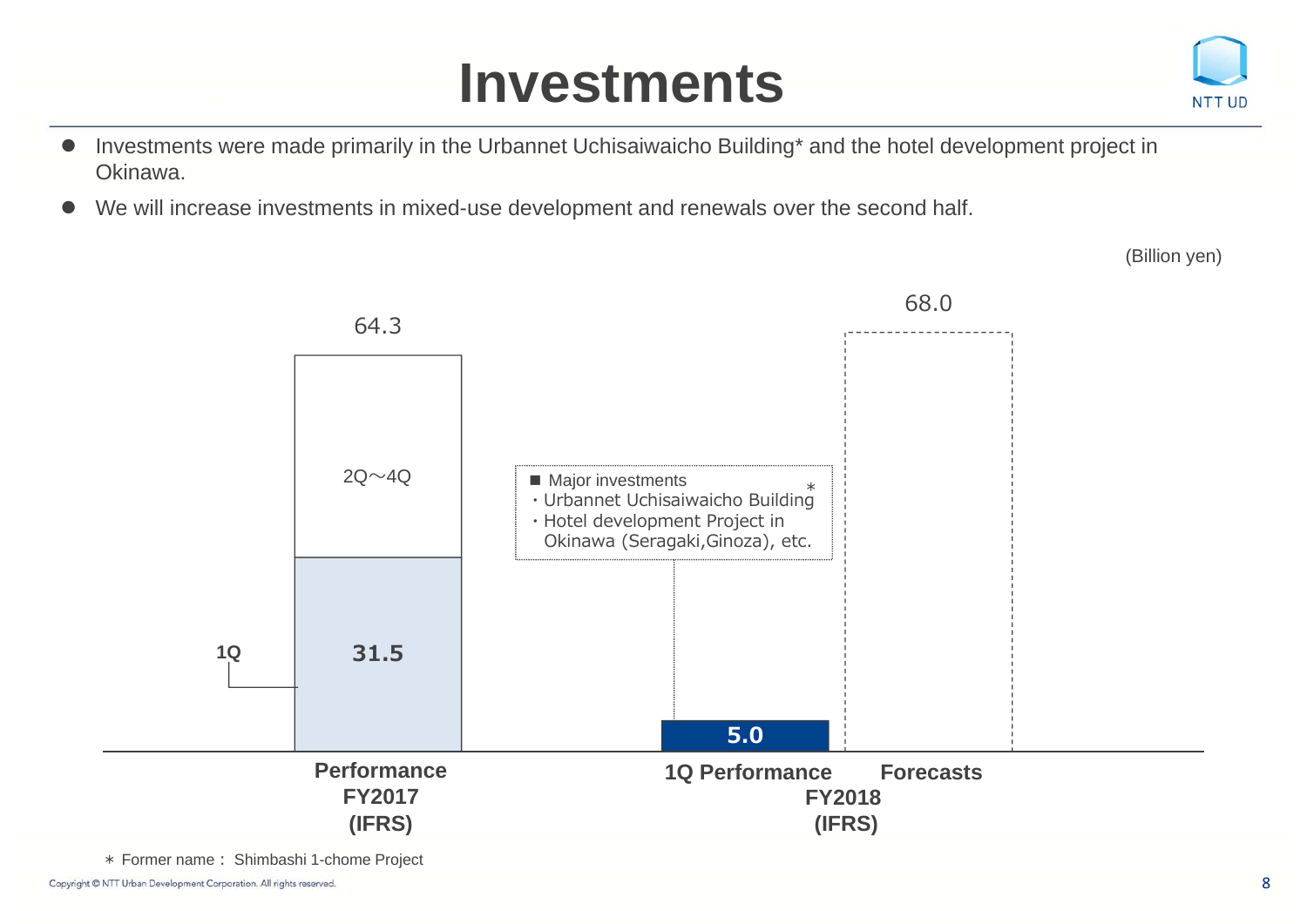# **Latest Topics**



| development<br>Mixed-use | <b>OTEMACHI</b><br><b>PLACE</b> *                                 | • Completion in August 2018<br>• The grand opening of Otemachi Place Shops & Restaurants and Otemachi<br>Place Conference Center are scheduled for September 25, 2018.<br>* Former name: Otemachi 2-chome Area 1st Class Urban Redevelopment Project Building A |
|--------------------------|-------------------------------------------------------------------|-----------------------------------------------------------------------------------------------------------------------------------------------------------------------------------------------------------------------------------------------------------------|
| <b>Hotel/Resort</b>      | <b>Hyatt Regency</b><br><b>Seragaki</b><br><b>Island, Okinawa</b> | • Opening on August 21, 2018 has been decided under the concept of a<br>"destination" hotel that motivates people to travel to Okinawa and enables<br>people to enjoy their trips by just staying at the hotel.                                                 |
| <b>Business</b>          | <b>Small Luxury</b><br><b>Hotels</b>                              | • The 4th bullet "THE HIRAMATSU HOTELS & RESORTS Ginoza" opened on<br>July 14, 2018                                                                                                                                                                             |
|                          | <b>Serviced Senior</b><br><b>Housing</b>                          | • Wellith Olive Machida nakamachi (66 houses), Wellith Olive Musashino<br>fujimicho (85 houses) opened and expanded to 8 properties in total                                                                                                                    |
| <b>Residential</b>       | <b>Renovation</b><br><b>Business</b>                              | • In addition to "IKSIKS Azabu-Juban" and "Woodville Azabu" under sale, we<br>are currently planning 2 properties in central Tokyo                                                                                                                              |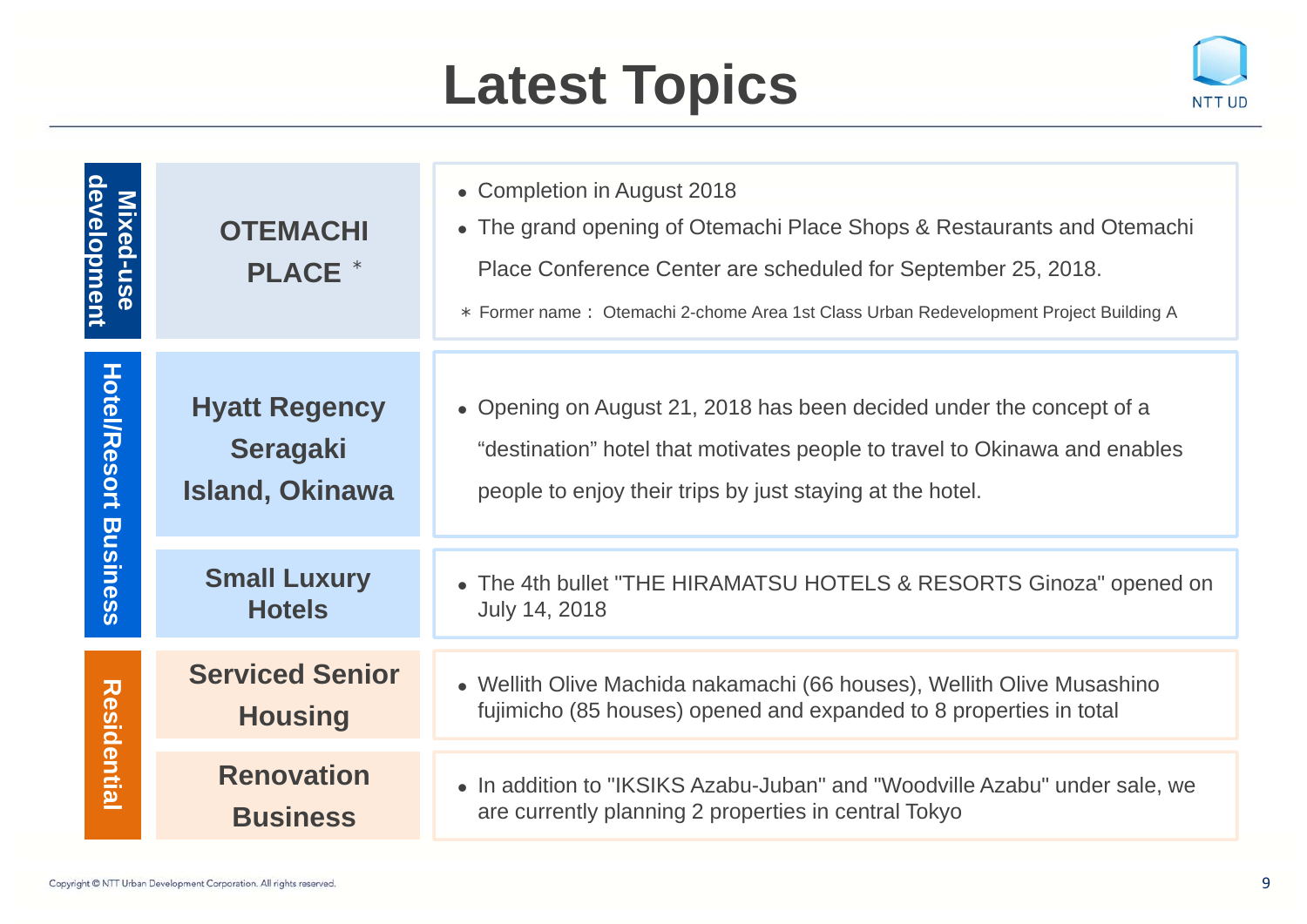# **Latest Topics**



| <b>Global</b>   | <b>20 Finsbury Circus</b><br>(London)                                 | • Renewal construction (completion scheduled for the end of 2019) is underway<br>in sync with the opening of Cross Rail, a new subway service.                                                                                                                                                                                  |
|-----------------|-----------------------------------------------------------------------|---------------------------------------------------------------------------------------------------------------------------------------------------------------------------------------------------------------------------------------------------------------------------------------------------------------------------------|
| <b>Business</b> | <b>335 Grices Road</b><br>(Melbourne)                                 | • All the lots (348 lots) that we had been promoting in the urban development<br>business in Australia were sold on a contract basis.                                                                                                                                                                                           |
|                 | <b>Business scale</b>                                                 | • Operating revenue for the first quarter was ¥0.7 Billion, operating income was<br>¥0.5 Billion.                                                                                                                                                                                                                               |
|                 | <b>Minami Aoyama 1-</b><br>chome preliminary site<br>utilization plan | • A temporary utilization facility comprising cafes, shops and Office LIFORK<br>Minami-aoyama is scheduled to be opened in October 2018.                                                                                                                                                                                        |
| Others          | <b>Establish hotel</b><br>management company                          | • UD Hospitality Management Co., Ltd., a company that undertakes the<br>operation, supervision and operational management of hotels, was<br>established in April 2018.                                                                                                                                                          |
|                 | <b>Organization reform</b>                                            | • We implemented organizational reform programs in July 2018 (in October for<br>some programs) to strengthen our development promotion systems, integrate<br>our property management services promotion systems, work on creating<br>workplaces, etc. by utilizing IT, and strengthen the medium-term management<br>strategies. |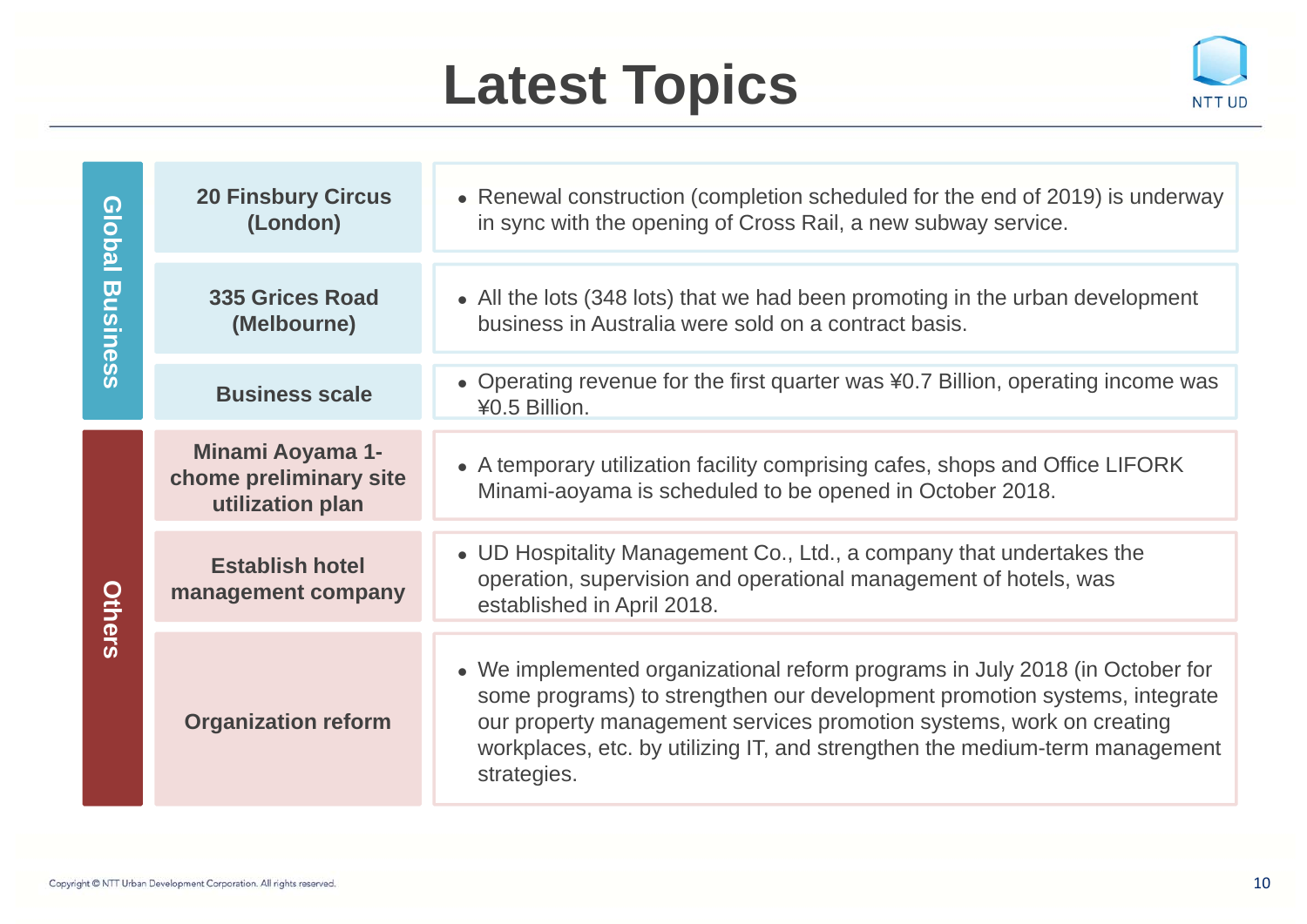# **Pipeline**



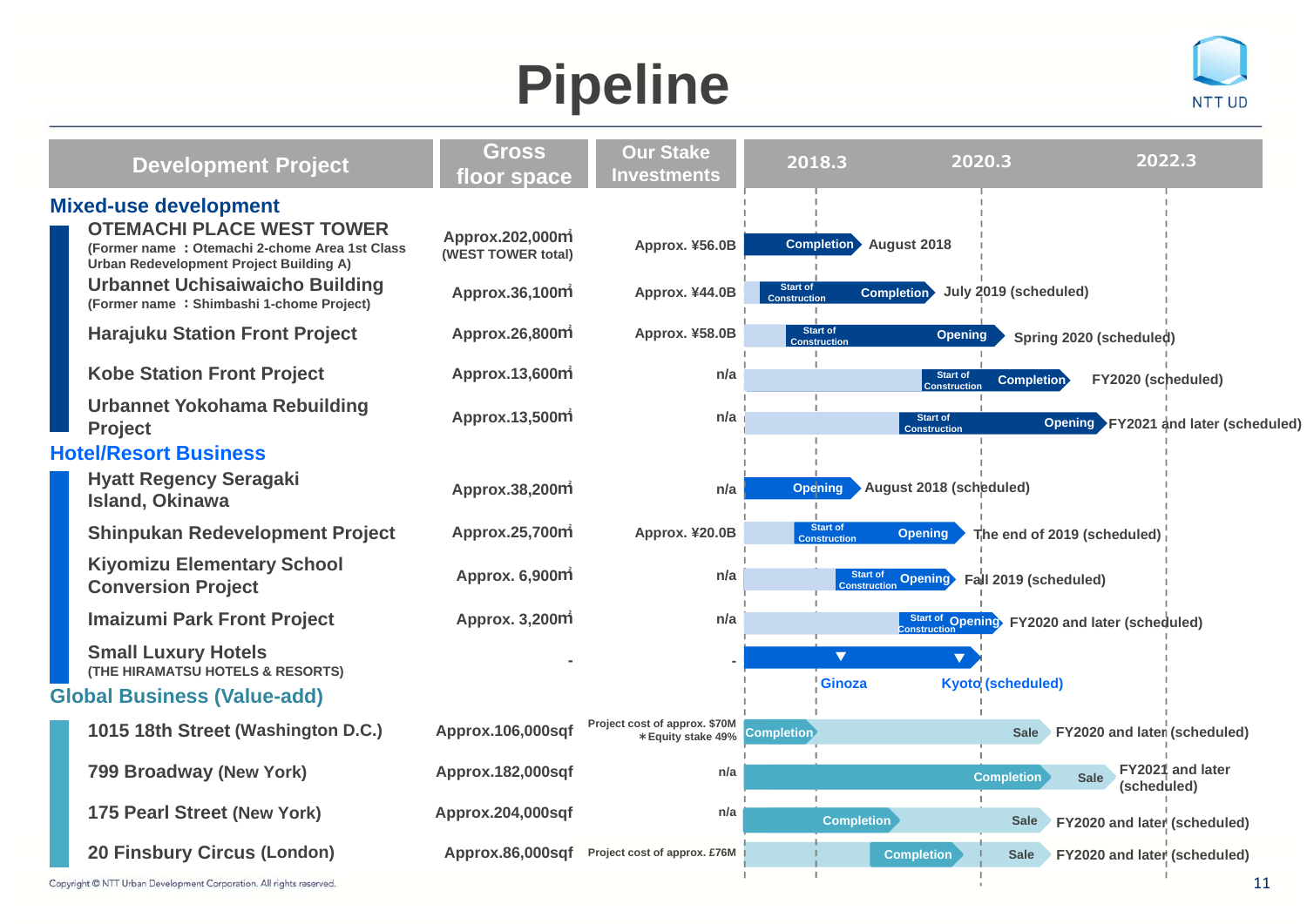

# *A***PPE***NDIX*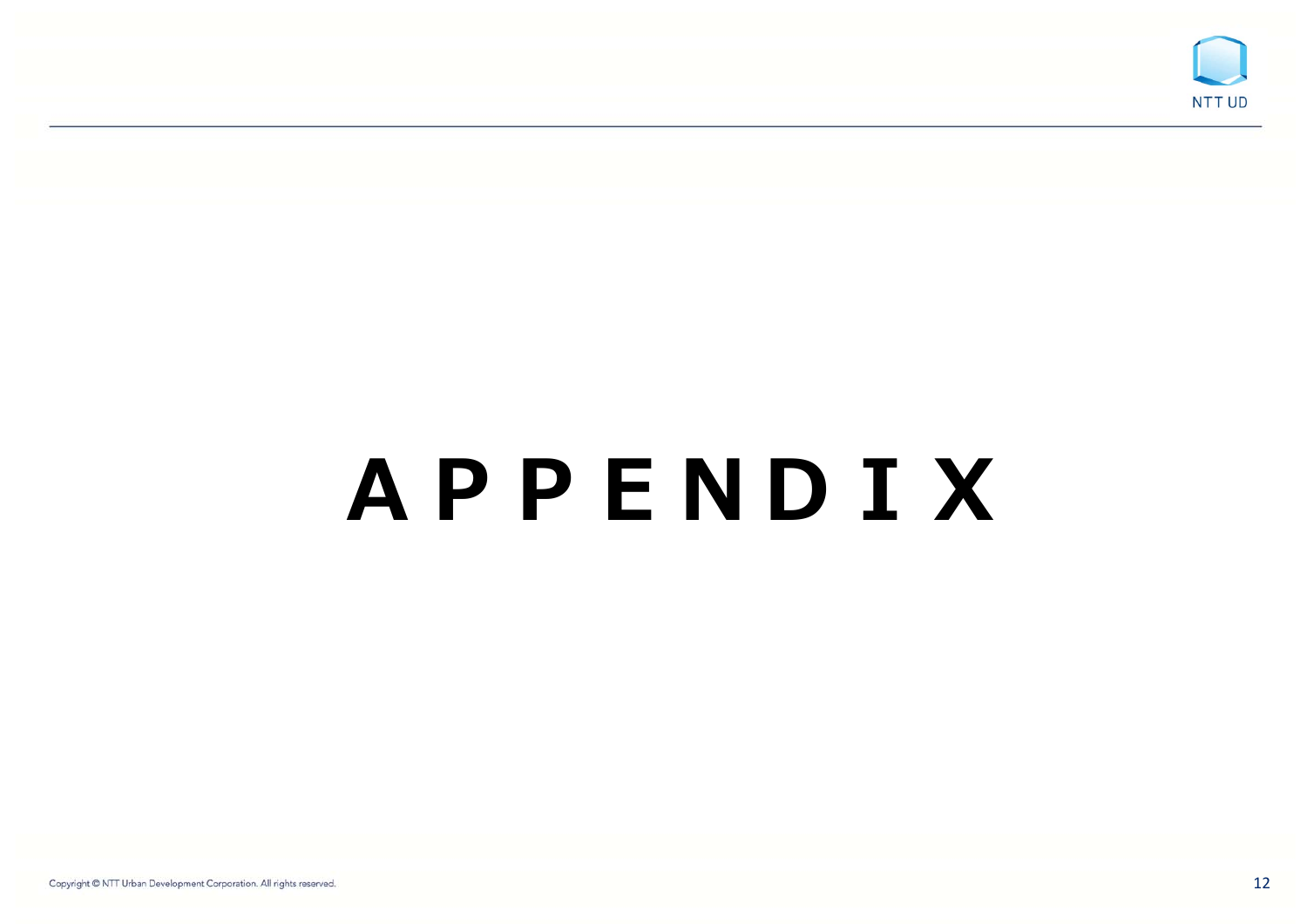(Billion yen)

|                                                   | <b>FY20171Q</b><br><b>Performance</b> | <b>FY20181Q</b><br>Performance <sup>*1</sup> | <b>Change</b>   | <b>Forecasts</b><br><b>For FY2018</b> | <b>Change from</b><br>earnings<br>progress |
|---------------------------------------------------|---------------------------------------|----------------------------------------------|-----------------|---------------------------------------|--------------------------------------------|
|                                                   | (i)                                   | (ii)                                         | $(ii) - (i)$    | (iii)                                 | (ii) / (iii)                               |
| <b>Operating revenue</b>                          | ¥40.7B                                | ¥30.8B                                       | (49.8B)         | ¥168.0B                               | 18.4%                                      |
| <base operating="" revenue=""/> <sup>2</sup>      | $<$ ¥38.1B $>$                        | $<$ ¥29.6B $>$                               | $<$ (¥8.5B)>    | <¥168.0B>                             | $<17.7\%>$                                 |
| <b>Operating income</b>                           | 49.3B                                 | 47.5B                                        | $\angle(1.7B)$  | ¥30.0B                                | 25.3%                                      |
| <base income="" operating=""/> <sup>2</sup>       | $<\times$ 46.7>                       | $<$ ¥6.4B $>$                                | $<$ (¥0.2B) $>$ | $<$ ¥30.0B $>$                        | $<$ 21.5% $>$                              |
| <b>Ordinary income</b>                            | 49.2B                                 | 47.4B                                        | (41.8B)         | ¥27.8B                                | 26.9%                                      |
| <b>Profit attributable to</b><br>owners of parent | 46.1B                                 | 45.1B                                        | (41.0B)         | ¥17.0B                                | 30.2%                                      |
| <b>Investments</b>                                | ¥31.3B                                | ¥4.9B                                        | (426.4B)        | ¥67.0B                                | 7.4%                                       |

\*1 Unaudited figures for reference

\*2 Excluding transient effects (Sales of property, Urban Redevelopment Compensation)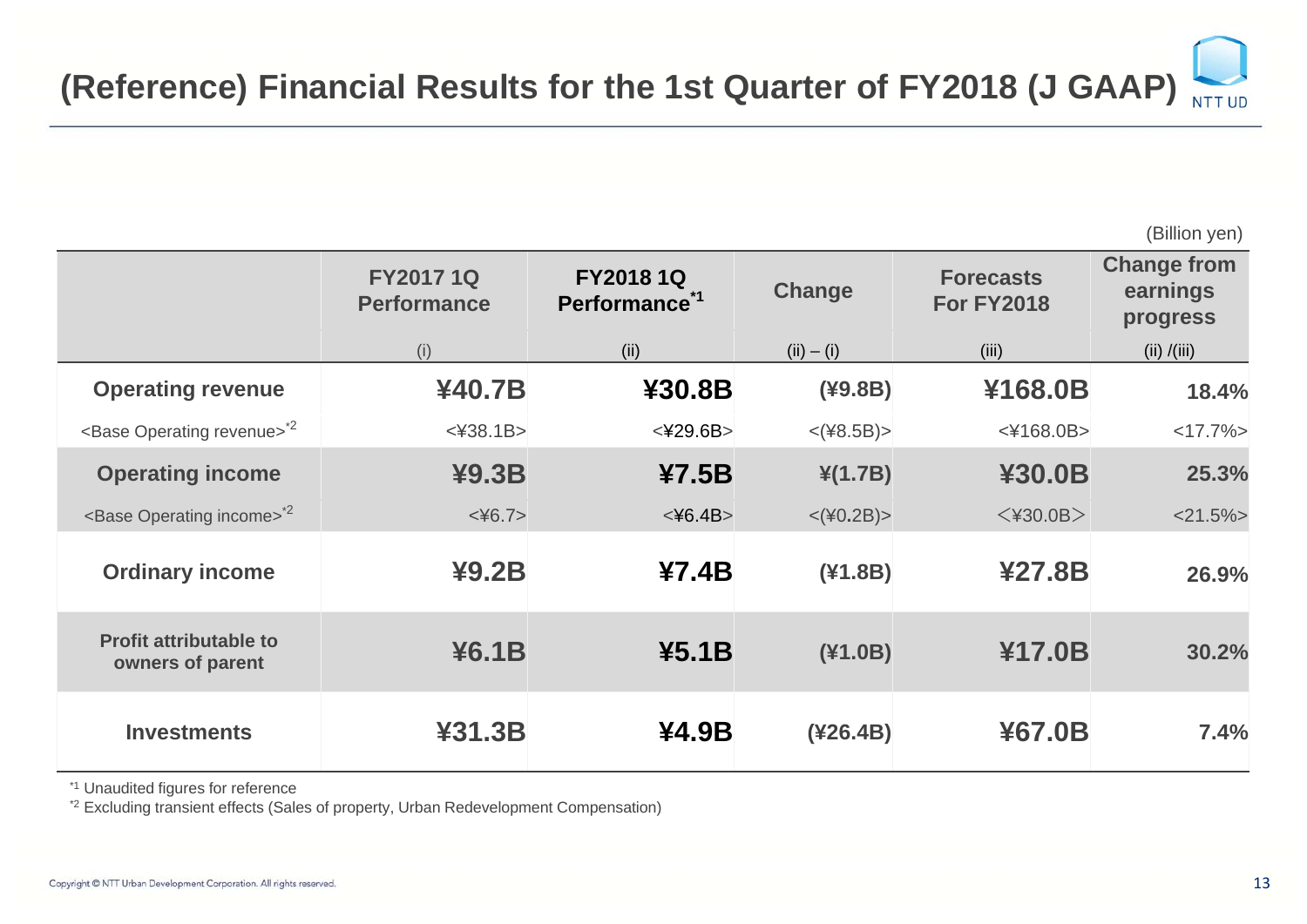### **Accounting standard difference (FY2018 1Q)**

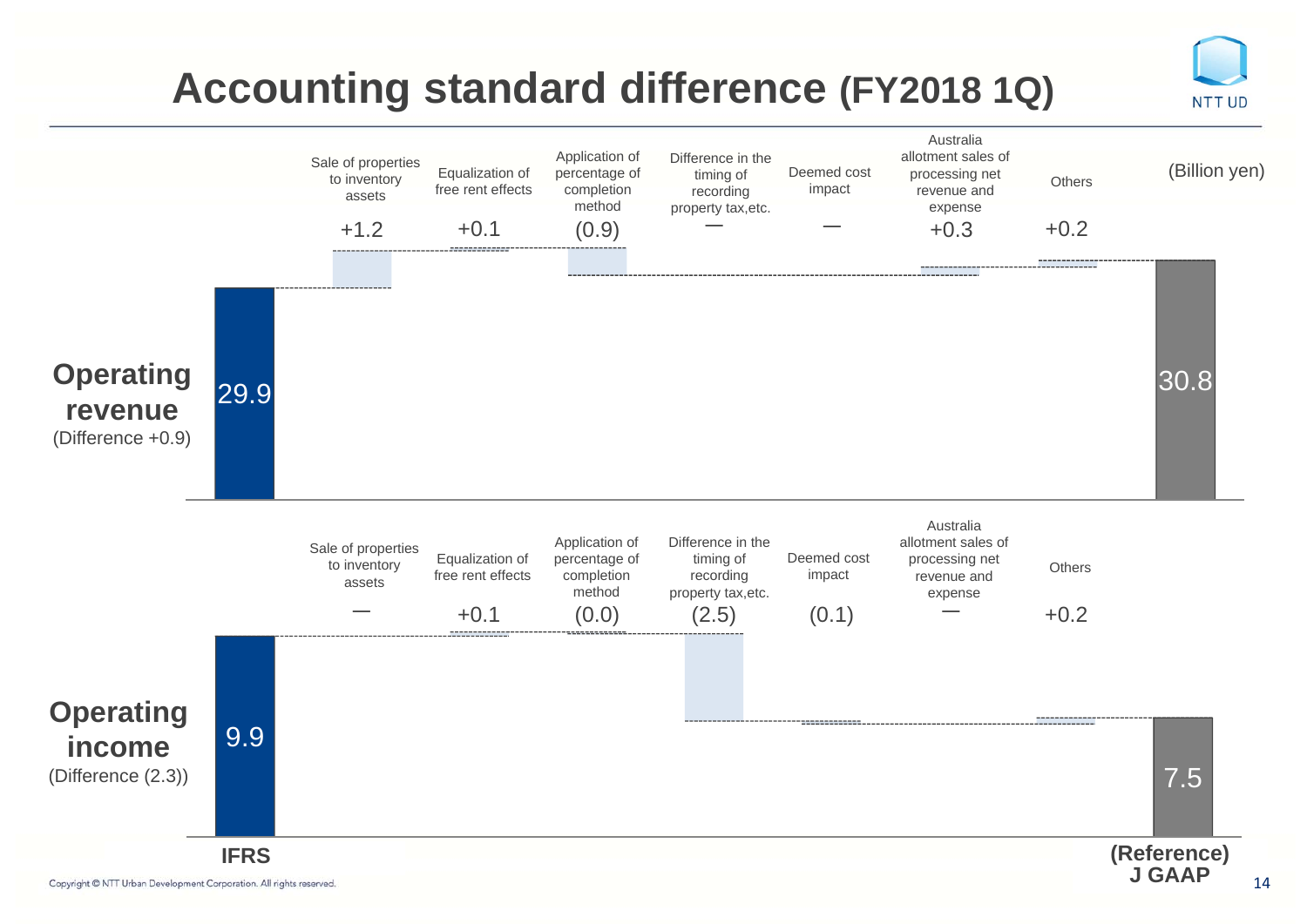### **Accounting standard difference (FY2017 1Q)**

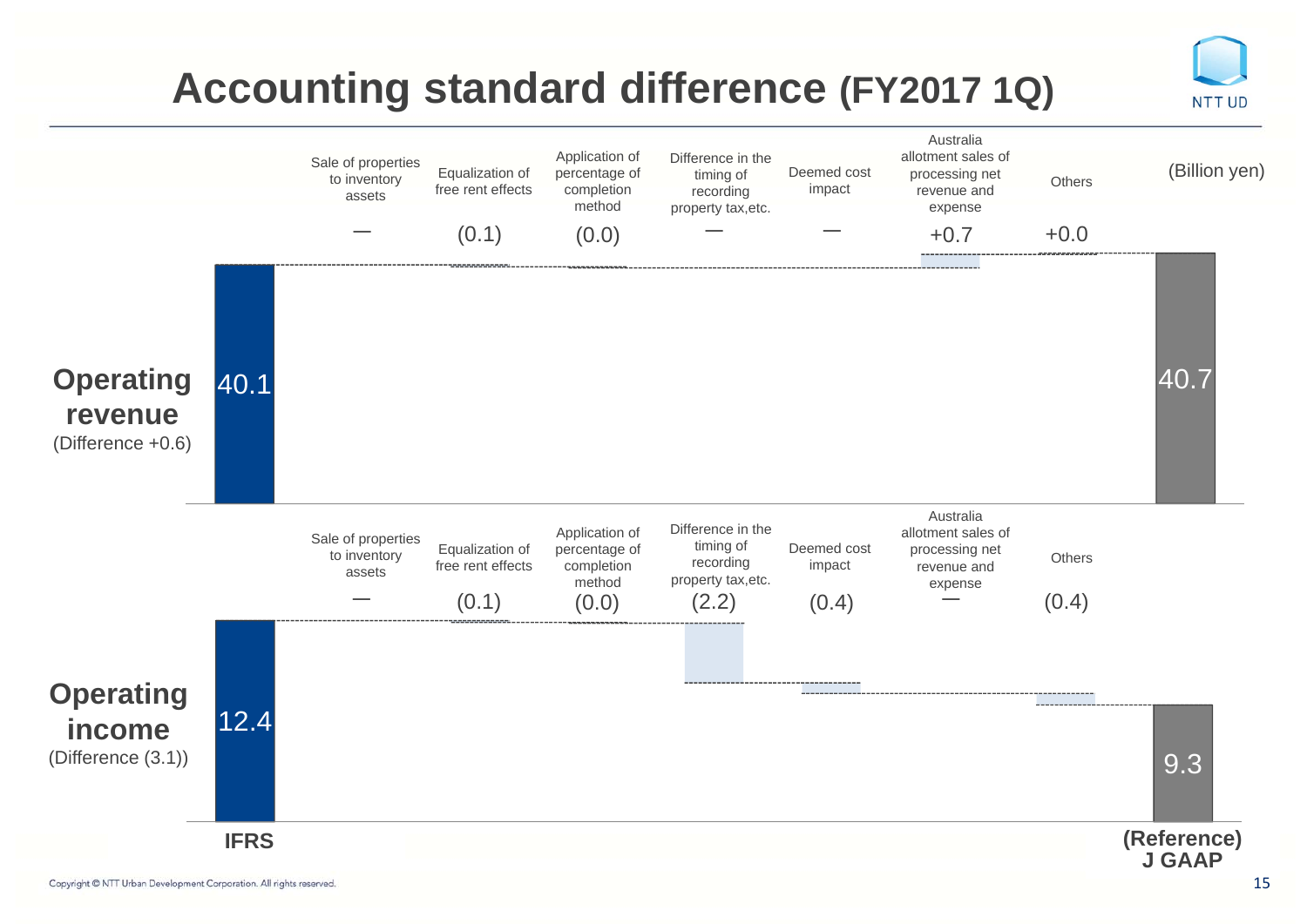#### **Statement of financial position accounting standard difference (the fiscal year ending March 31, 2018)**



**As of March 31, 2018**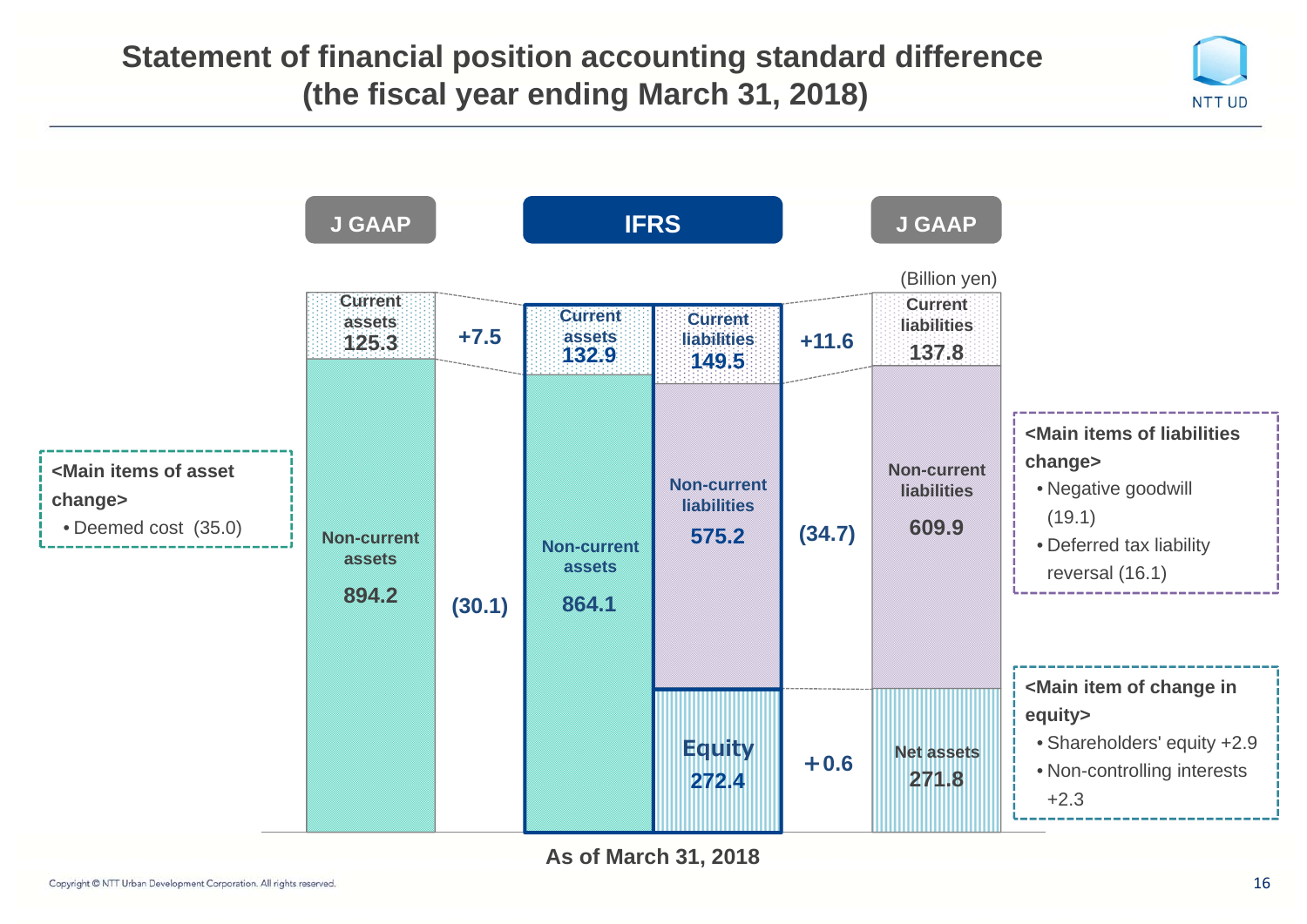#### **Statement of financial position Compared with the end of the previous term (IFRS)**





- Non-current assets and equity increased as a result of evaluating financial assets at market value
- $\bullet$  Interest-bearing debt decreased due to disposal of assets held

#### **■ Liabilities/Equity**



\* Interest-bearing debt excluding short-term loans payable Average interest rate … 0.73% (at the end of March 2018 … 0.75 %) Weighted average tenor<sup>\*</sup> ...5.00 years (at the end of March 2018 … 5.13years)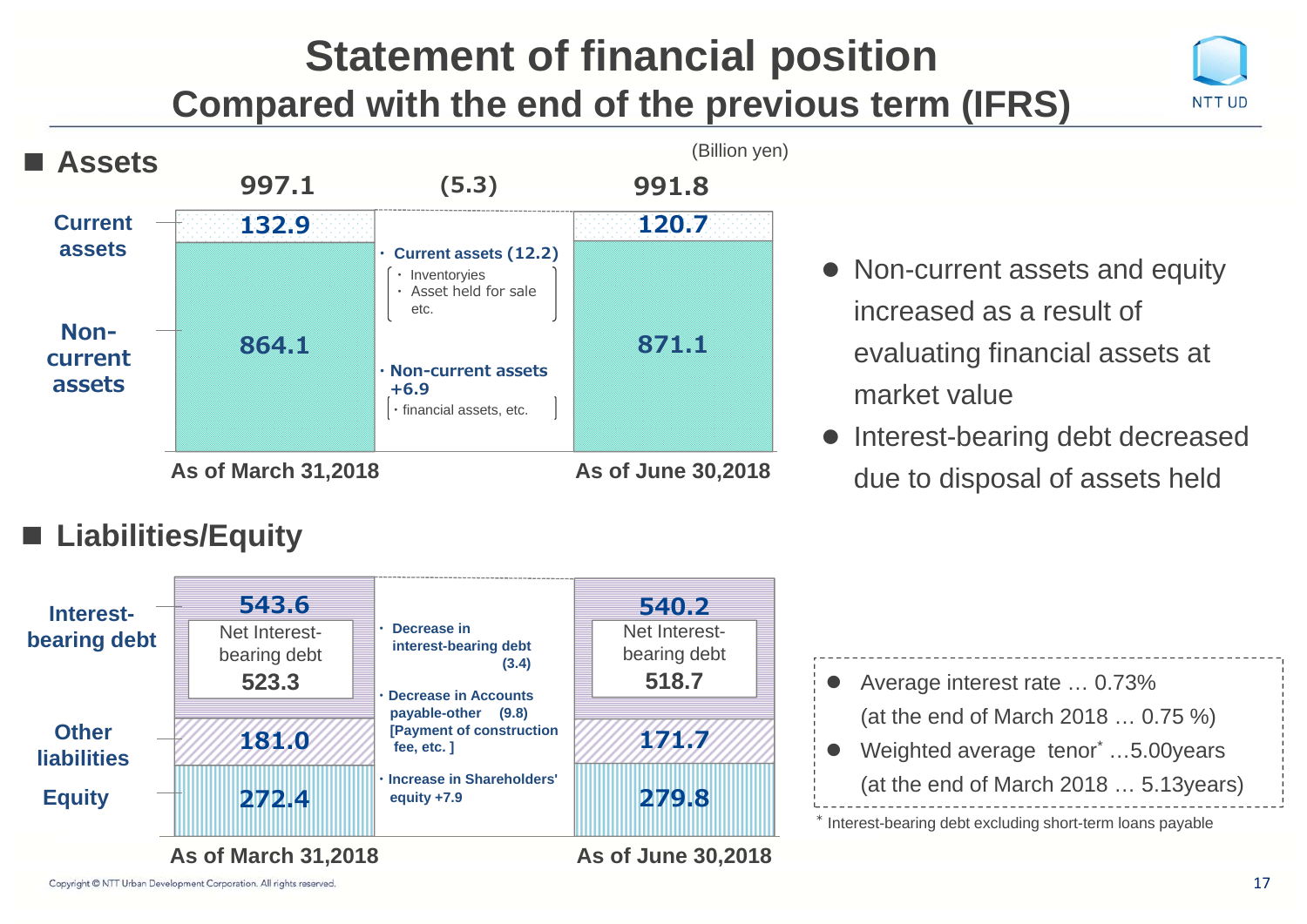# **Statements of Income**



#### (Million yen)

| <b>Category</b>                                                  | (i)<br><b>FY2017</b> | (ii)<br><b>FY2018</b> | $(ii) - (i)$  | <b>Key Factors</b>                                                                | (iii) FY2018 Forecast |                               |
|------------------------------------------------------------------|----------------------|-----------------------|---------------|-----------------------------------------------------------------------------------|-----------------------|-------------------------------|
|                                                                  | 1Q                   | 1Q                    | <b>Change</b> |                                                                                   |                       | (ii)/(iii)<br><b>Progress</b> |
| <b>Operating revenue</b>                                         | 40,148               | 29,900                | (10, 248)     |                                                                                   | 167,500               | 17.9%                         |
| <b>Operating expenses</b>                                        | 27,873               | 21,526                | (6, 346)      |                                                                                   |                       |                               |
| Other operating income                                           | 9                    | 1,476                 | $+1,466$      | ■Other operating income<br>$\cdot$ Gain on sales of investment real estate +1,403 |                       |                               |
| <b>Other Operating expense</b>                                   | 82                   | 61                    | (20)          | Other Operating expense                                                           |                       |                               |
| Share of profit of entities accounted for using<br>equity method | 225                  | 118                   | (107)         | · Loss on retirement of investment real estate<br>(19)                            |                       |                               |
| <b>Operating income</b>                                          | 12,428               | 9,907                 | (2,521)       |                                                                                   | 28,000                | 35.4%                         |
| <b>Finance income</b>                                            | 160                  | 179                   | $+18$         |                                                                                   |                       |                               |
| <b>Finance costs</b>                                             | 846                  | 732                   | (113)         |                                                                                   |                       |                               |
| <b>Profit before tax</b>                                         | 11,742               | 9,353                 | (2, 388)      |                                                                                   |                       |                               |
| Income tax                                                       | 3,446                | 2,656                 | (789)         |                                                                                   |                       |                               |
| Profit                                                           | 8,296                | 6,696                 | (1, 599)      |                                                                                   |                       |                               |
| Profit attributable to owners of parent                          | 7,721                | 6,099                 | (1,621)       |                                                                                   | 16,000                | 38.1%                         |
| Profit attributable to Non-controlling interests                 | 574                  | 597                   | $+22$         |                                                                                   |                       |                               |

| <b>Comprehensive income</b> | 8.660 | 7.089 | (1,570) |
|-----------------------------|-------|-------|---------|
|-----------------------------|-------|-------|---------|

| <b>Key Factors</b>                                                                           | (iii) FY2018 Forecast |                               |
|----------------------------------------------------------------------------------------------|-----------------------|-------------------------------|
|                                                                                              |                       | (ii)/(iii)<br><b>Progress</b> |
|                                                                                              | 167,500               | 17.9%                         |
|                                                                                              |                       |                               |
| Other operating income<br>Gain on sales of investment real estate<br>$+1,403$<br>$\bullet$ . |                       |                               |
| Other Operating expense<br>Loss on retirement of investment real estate<br>(19)              |                       |                               |
|                                                                                              | 28,000                | 35.4%                         |
|                                                                                              |                       |                               |
|                                                                                              |                       |                               |
|                                                                                              |                       |                               |
|                                                                                              |                       |                               |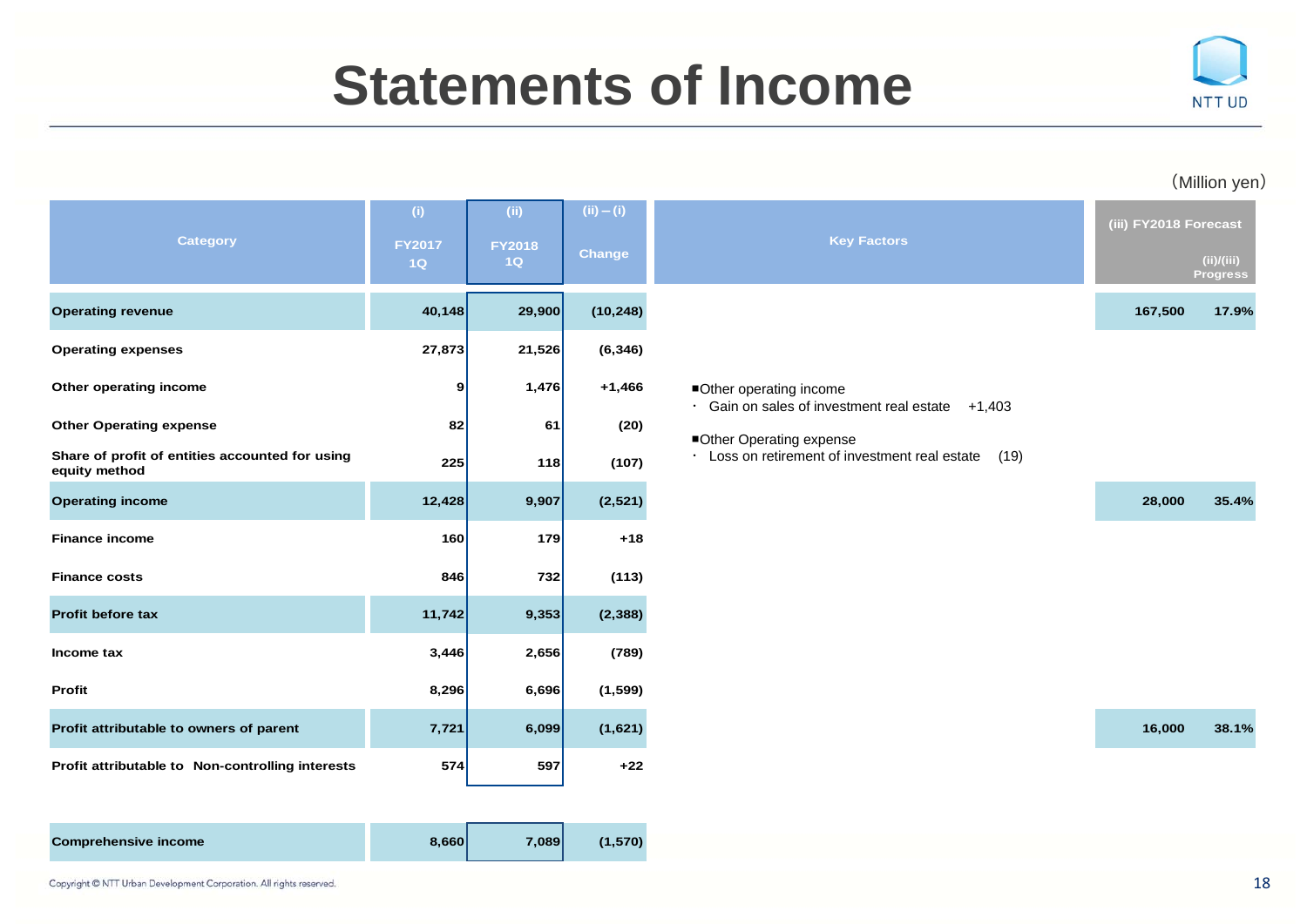# **Statements of Income by Segment**



(Million yen)

| <b>Category</b>                          |                                | (i)                 | (ii)                                                                                                                                                                                                                       | $(ii) - (i)$  | <b>Key Factors</b>                                                                                                                    | (iii) FY2018 Forecast |                               |
|------------------------------------------|--------------------------------|---------------------|----------------------------------------------------------------------------------------------------------------------------------------------------------------------------------------------------------------------------|---------------|---------------------------------------------------------------------------------------------------------------------------------------|-----------------------|-------------------------------|
|                                          |                                | <b>FY2017</b><br>1Q | <b>FY2018</b><br>1Q                                                                                                                                                                                                        | <b>Change</b> |                                                                                                                                       |                       | (ii)/(iii)<br><b>Progress</b> |
|                                          | <b>Operating revenue</b>       | 23,591              | 22,378                                                                                                                                                                                                                     | (1, 212)      | Operating revenue (1,212)<br>· Offices/Retail Business +501<br>New properties +462, Existing properties +438,                         | 92,700                | 24.1%                         |
| <b>Offices/Retail</b><br><b>Business</b> | <b>Operating income</b>        | 12,190              | 11,306                                                                                                                                                                                                                     | (884)         | Others (399)<br>· Others : Urban Redevelopment Compensation, etc. (1,714)<br>Operating income (884)<br>· Offices/Retail Business +298 | 27,000                | 41.9%                         |
|                                          | <b>Operating income margin</b> |                     | (Gross margin) New properties +322, Existing properties +233,<br>Others (307)<br>51.7%<br>50.5%<br>(1.2pt)<br>· Gain on sales of investment real estate +1,403<br>· Others: Urban Redevelopment Compensation, etc. (2,585) | 29.1%         |                                                                                                                                       |                       |                               |
|                                          | <b>Operating revenue</b>       | 13,513              | 3,473                                                                                                                                                                                                                      | (10, 040)     | Operating revenue (10,040)<br>· Residential property sales (10,076)<br>Condominiums (8,777), Residential lots, etc. (549),            | 58,200                | 6.0%                          |
| <b>Residential</b><br><b>Business</b>    | <b>Operating income</b>        | 1,485               | (351)                                                                                                                                                                                                                      | (1, 837)      | Others (750)<br>$\cdot$ Residential rentals +36<br>Operating income (1,837)<br>· Residential property sales (1,807)                   | 6,800                 |                               |
|                                          | Operating income margin        | 11.0%               | $(10.1\%)$                                                                                                                                                                                                                 | (21.1pt)      | $\cdot$ Residential rentals $+18$<br>$\cdot$ Others (48)                                                                              | 11.7%                 |                               |
|                                          | <b>Operating revenue</b>       | 4,282               | 5,357                                                                                                                                                                                                                      | $+1,075$      |                                                                                                                                       | 22,000                | 24.4%                         |
| <b>Others</b>                            | <b>Operating income</b>        | 334                 | 595                                                                                                                                                                                                                        | $+261$        |                                                                                                                                       | 1,900                 | 31.3%                         |
|                                          | Operating income margin        | 7.8%                | 11.1%                                                                                                                                                                                                                      | $+3.3pt$      |                                                                                                                                       | 8.6%                  |                               |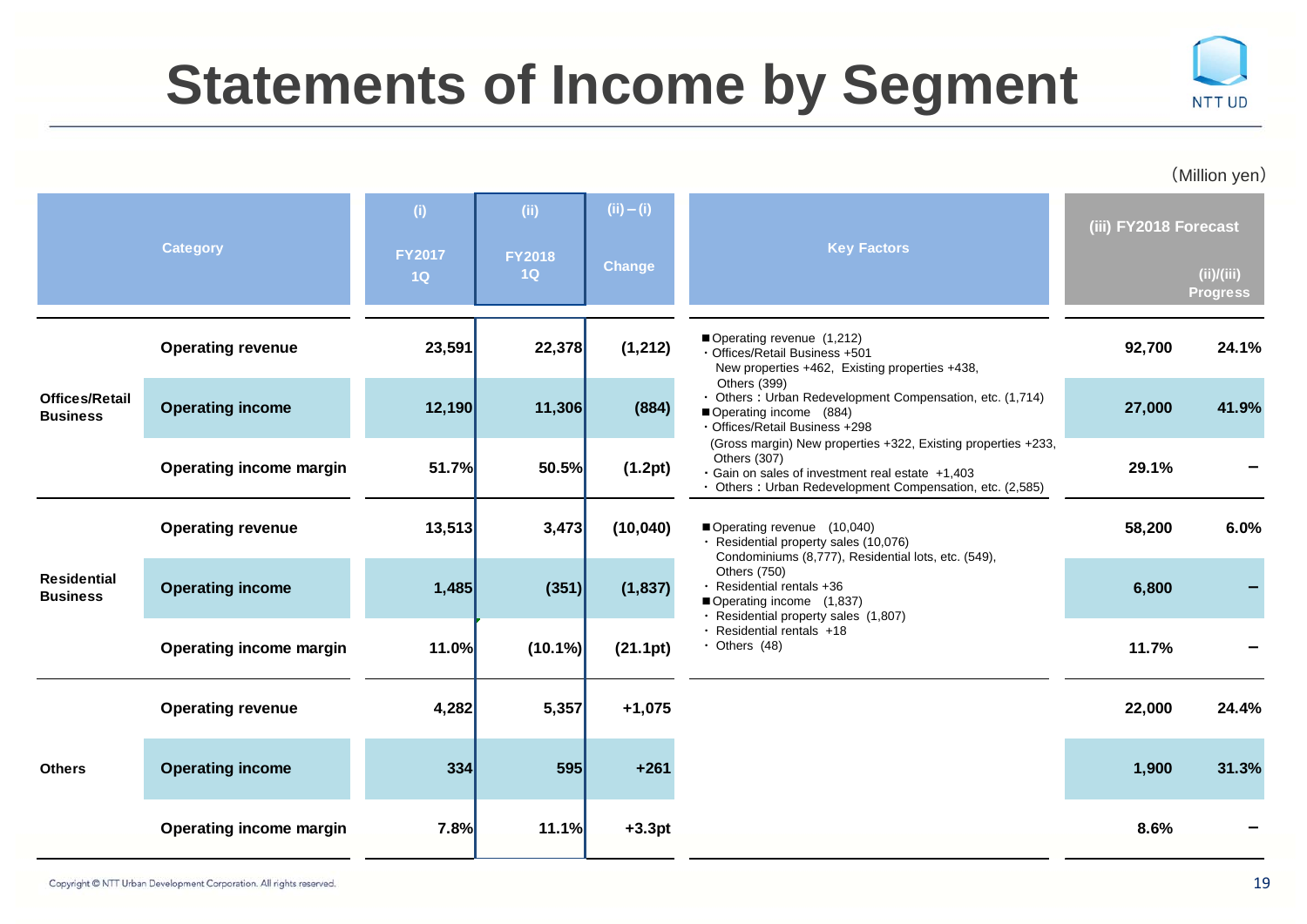# **Statement of financial position**



(Million yen)

| <b>Category</b>                                  | (i)March 31,<br>2018 | (ii)FY2018<br>1 <sub>Q</sub> | (ii) – (i)<br>Change | <b>Key Factors</b>                                                       |
|--------------------------------------------------|----------------------|------------------------------|----------------------|--------------------------------------------------------------------------|
| <b>Total assets</b>                              | 997,154              | 991,811                      | (5, 342)             |                                                                          |
| <b>Current assets</b>                            | 132,964              | 120,703                      | (12, 261)            | $\blacksquare$ Inventories +5,120<br>· Residential property sales +5,476 |
| <b>Cash and cash equivalents</b>                 | 20,187               | 21,434                       | $+1,246$             |                                                                          |
| <b>Inventories</b>                               | 75,672               | 80,793                       | $+5,120$             |                                                                          |
| <b>Others</b>                                    | 37,104               | 18,475                       | (18, 628)            | $\blacksquare$ Others (18,628)<br>· Assets held for sale (11,803)        |
| <b>Non-current assets</b>                        | 864,189              | 871,107                      | $+6,918$             | · Trade and other receivables (8,060)                                    |
| Property, plant and equipment                    | 18,635               | 20,073                       | $+1,438$             |                                                                          |
| <b>Investment property</b>                       | 803,259              | 801,685                      | (1, 573)             | Others $+7,053$                                                          |
| <b>Others</b>                                    | 42,295               | 49,348                       | $+7,053$             | • Other financial assets +7,253                                          |
| <b>Total liabilities</b>                         | 724,734              | 711,983                      | (12, 751)            | Interest-bearing debt $(3,424)$                                          |
| <b>Current liabilities</b>                       | 149,500              | 145,286                      | (4,214)              | Net interest-bearing debt (4,631)                                        |
| Short-term borrowing                             | 100,688              | 108,212                      | $+7,523$             | ■ Others (11,737)                                                        |
| <b>Others</b>                                    | 48,811               | 37,073                       | (11, 737)            | · Trade and other payables (9,841)                                       |
| <b>Non-current liabilities</b>                   | 575,234              | 566,696                      | (8, 537)             |                                                                          |
| Long-term borrowing                              | 443,010              | 432,062                      | (10, 948)            |                                                                          |
| <b>Others</b>                                    | 132,223              | 134,634                      | $+2,411$             |                                                                          |
| <b>Equity</b>                                    | 272,419              | 279,827                      | $+7,408$             | Equity attributable to owners of parent $+7,264$<br>· Profit +6,099      |
| Equity attributable to owners of parent          | 228,636              | 235,900                      | $+7,264$             | • Dividend (3,291)<br>• Financial assets Market value evaluation +5,093  |
| Equity attributable to non-controlling interests | 43,783               | 43,927                       | $+144$               | • Other Capital Components (637)                                         |
| <b>Total liabilities and equity</b>              | 997,154              | 991,811                      | (5, 342)             |                                                                          |

Copyright @ NTT Urban Development Corporation. All rights reserved.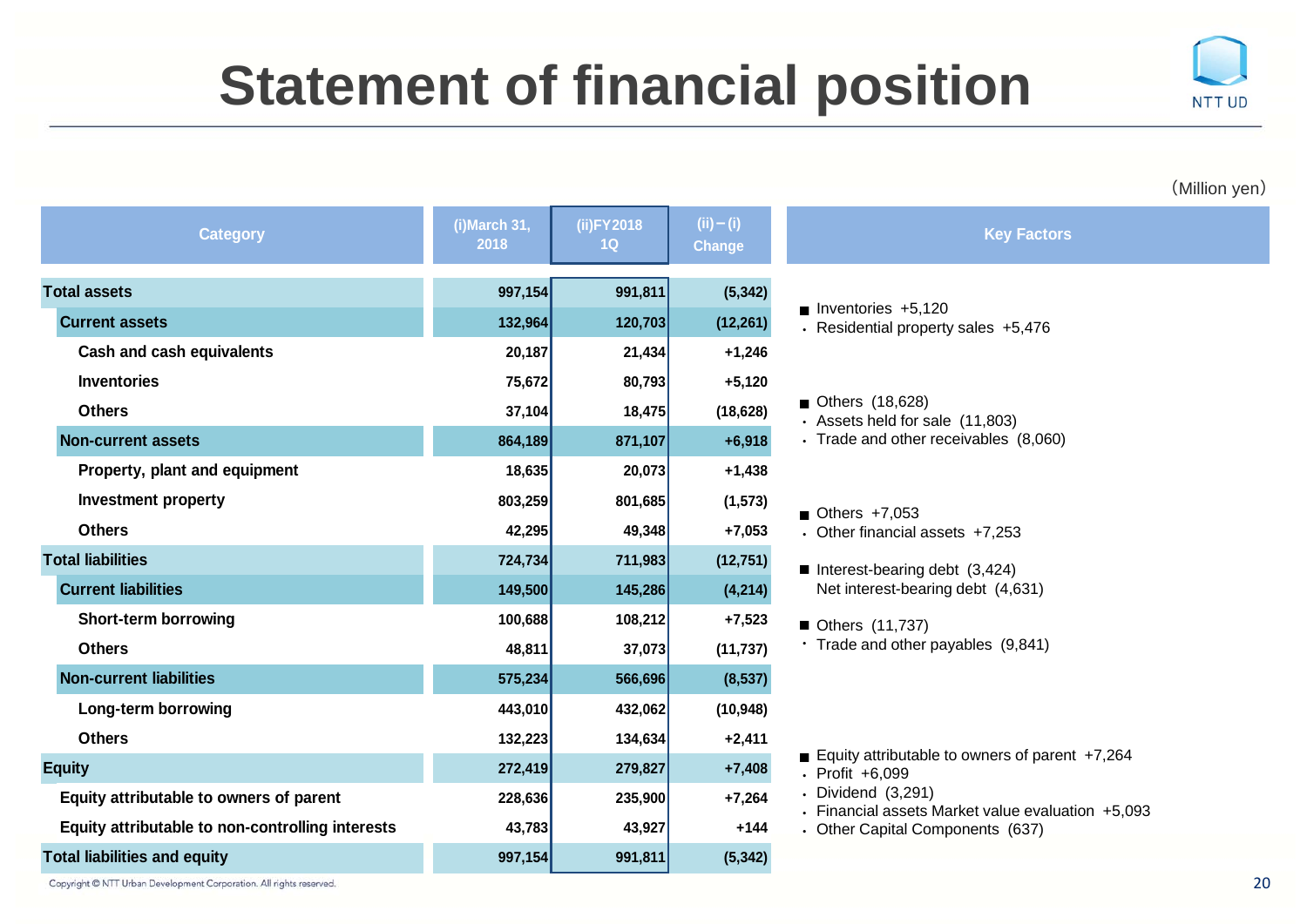# **Statements of Cash Flows**



#### (Million yen)

|                                                                                    | (i)                 | (ii)                | (ii) – (i)    |                                                                                |
|------------------------------------------------------------------------------------|---------------------|---------------------|---------------|--------------------------------------------------------------------------------|
| <b>Category</b>                                                                    | <b>FY2017</b><br>1Q | <b>FY2018</b><br>1Q | <b>Change</b> | <b>Key Factors</b>                                                             |
| Cash provided by (used in) operating activities (A)                                | 4,712               | 2,319               | (2, 392)      |                                                                                |
| Profit before tax                                                                  | 11,742              | 9,353               | (2, 388)      |                                                                                |
| Depreciation and amortisation expense                                              | 4,303               | 4,292               | (10)          |                                                                                |
| (Increase) decrease in trade and other receivables                                 | 1,238               | 8,045               | $+6,806$      |                                                                                |
| (Increase) decrease in Inventories                                                 | (53)                | (5, 120)            | (5,067)       | <b>n</b> Inventories $(5,120)$                                                 |
| Increase (decrease) in trade and other payables, and<br>personnel expenses payable | (1,675)             | (7, 367)            | (5,691)       | $\cdot$ Residential property sales (5,476)                                     |
| Income taxes paid                                                                  | (6, 420)            | (3,693)             | $+2,727$      |                                                                                |
| Other operating activities                                                         | (4, 422)            | (3, 190)            | $+1,231$      |                                                                                |
| Cash provided by (used in) investing activities (B)                                | (33, 770)           | 6,173               | $+39,943$     |                                                                                |
| Purchase of investment property and property, plant and<br>equipment               | (33, 748)           | (5,942)             | $+27,805$     | ■ Purchase of investment property and property,<br>plant and equipment (5,942) |
| Proceeds from sales of investment property and property,<br>plant and equipment    | 0                   | 13,551              | $+13,551$     | · Major capital investments :<br>Urbannet Uchisaiwaicho Building               |
| <b>Purchase of other financial assets</b>                                          | (219)               | (1, 141)            | (921)         |                                                                                |
| Proceeds from sale and redemption of other financial assets                        | 324                 | 66                  | (258)         |                                                                                |
| Other investing activities                                                         | (126)               | (360)               | (233)         |                                                                                |
| Free cash flow $(A) + (B)$                                                         | (29, 057)           | 8,493               | $+37,550$     |                                                                                |
| Cash provided by (used in) financing activities                                    | 30,069              | (7, 290)            | (37, 360)     |                                                                                |
| Decrease (increase) in borrowings                                                  | 33,501              | (3, 525)            | (37, 026)     |                                                                                |
| Cash dividends paid                                                                | (2,962)             | (3, 291)            | (328)         |                                                                                |
| <b>Other financing activities</b>                                                  | (469)               | (474)               | (4)           |                                                                                |
| Net increase (decrease) in cash and cash equivalents                               | 1,011               | 1,202               | $+190$        |                                                                                |
| Cash and cash equivalents, beginning of term                                       | 22,471              | 20,187              | (2, 283)      |                                                                                |
| Effect of exchange rate change on cash and cash equivalents                        | (81)                | 44                  | $+125$        |                                                                                |
| Cash and cash equivalents, end of term                                             | 23,402              | 21,434              | (1, 967)      |                                                                                |

Copyright @ NTT Urban Development Corporation. All rights reserved.